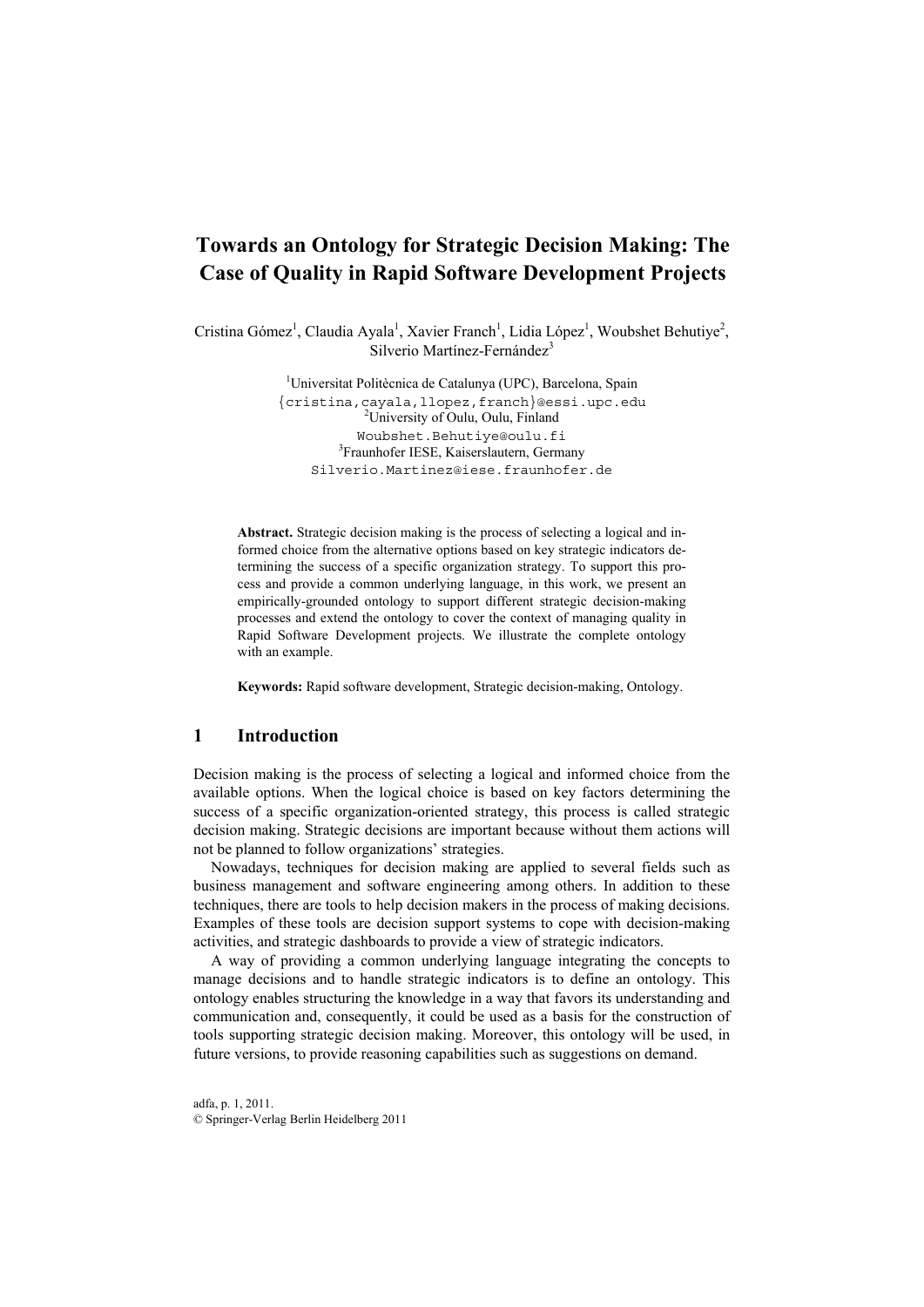The goal of this paper is twofold: 1) to present a preliminary *Strategic Decision-Making* (SDM) ontology to support different strategic decision-making processes and 2) to extend the SDM ontology to cover the context of managing quality in Rapid Software Development (RSD) projects.

The SDM ontology identifies the key terms through a glossary and their relationships through a conceptual model, represented with a UML class diagram and associated integrity constraints. We illustrate the possible use of the SDM ontology for assuring quality in RSD within the context of the research and innovation European  $H2020$  project Q-Rapids<sup>1</sup> and provide an example for this context.

The rest of the paper is structured as follows. Section 2 discusses the related work in the area and Section 3 explains the research approach followed to define the SDM ontology. Section 4 elaborates the generic SDM ontology. Section 5 extends the SDM ontology to cover the context of the Q-Rapids project and presents an example. Finally, Section 6 summarizes the conclusions and identifies future work.

# **2 Related Work**

We reviewed the extensive literature on how to model and measure the strategy of an organization. Basically, we are interested in identifying the concepts of strategic decision making, which are relevant for decision makers, and mapping those concepts to the context of quality requirements in RSD. We used these concepts to model and measure strategic indicators for supporting decision making.

The Balance Scorecard (BSC), proposed by Kaplan et al. [1], is a business framework used for describing and measuring an organization's strategy and for tracking the actions taken to improve the results. In this sense, the BSC proposes to define strategic objectives and key performance indicators (KPIs) to measure those strategic objectives and actions that the organization should take into account to achieve the objectives. The BSC has been applied in the context of measuring software quality<sup>2</sup>.

The Business Motivation Metamodel (BMM) [2] provides concepts for developing, communicating and managing business plans in an organized manner. Specifically, the BMM defines concepts such as strategy and goals. In the same sense, the Business Intelligence Model<sup>3</sup> (BIM) [3] provides constructs for modelling business organizations at strategic level. In particular, concepts such as actors and KPIs are defined.

KPI, as a way of monitoring, is a crucial concept that has received a lot of attention in the literature. There exist catalogues of KPIs to measure several aspects of an organization. For instance, the Scoro work management software solution<sup>4</sup> provides 16 essential project KPIs to track a project's performance (e.g., return on investment, overdue project tasks/crossed deadlines). Enfocus Solutions<sup>5</sup> defines KPIs for business analysis and project management (e.g., project stakeholder satisfaction index,

 <sup>1</sup> Q-Rapids' website: http://q-rapids.eu/

<sup>&</sup>lt;sup>2</sup> http://www.bscdesigner.com/bsc-for-software-quality-guide.htm  $\frac{3}{3}$  http://www.cs toronto.odu/.im/him/

 $\frac{3 \text{ http://www.cs.toronto.edu/~jm/bin/}}{}$ 

<sup>&</sup>lt;sup>4</sup> https://www.scoro.com/blog/16-essential-project-kpis/<br><sup>5</sup> http://orfogueselutions.com/kpis\_for\_business\_anglusis\_

 $5$  http://enfocussolutions.com/kpis-for-business-analysis-and-project-management/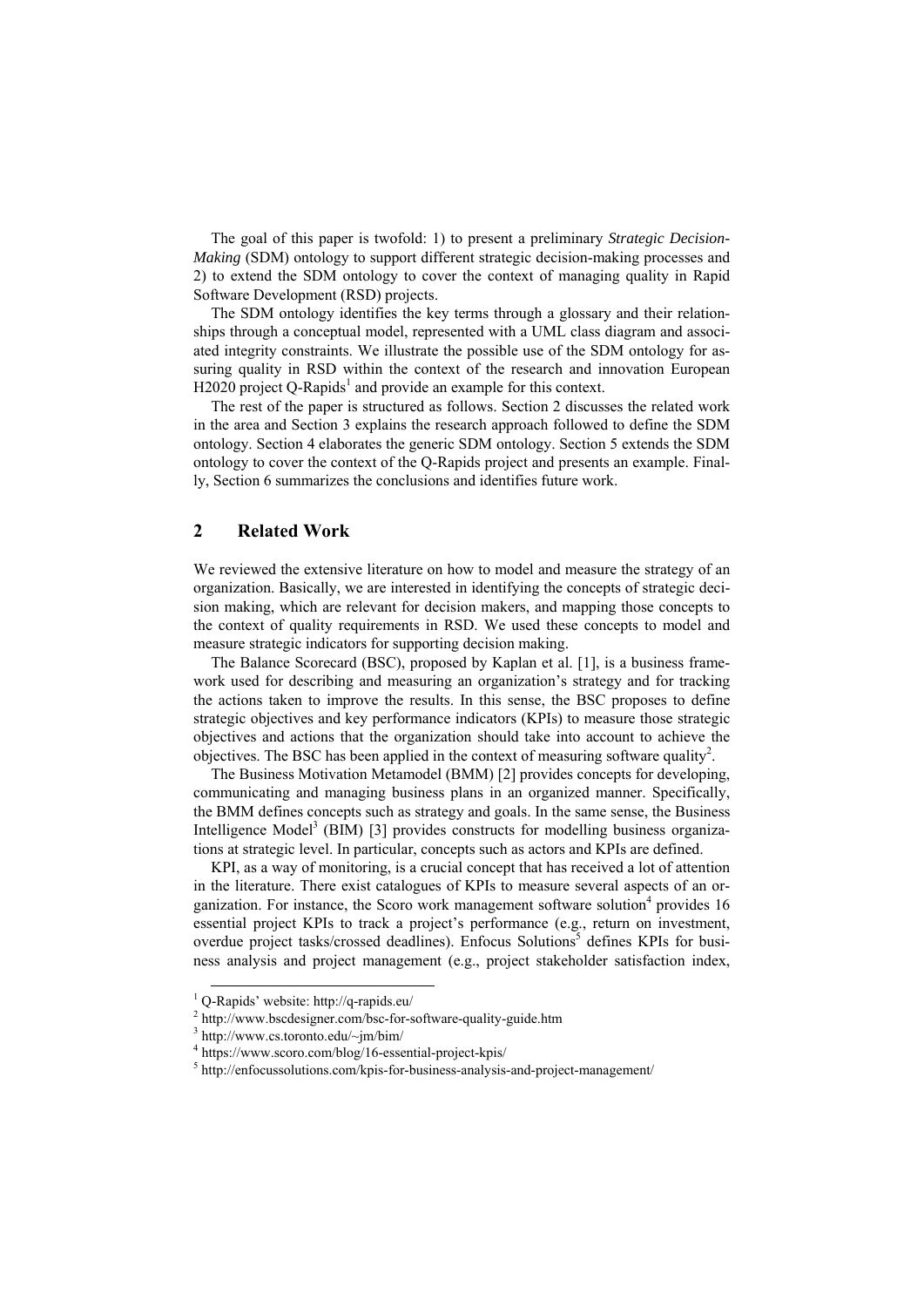and number of milestones missed). Besides,  $CBS<sup>6</sup>$  (Center for Business Practices) enumerates a comprehensive list of measures of project management and value in the context of IT organizations (e.g., average time to repair a defect, alignment to strategic business goals). An ontology in which KPIs are described together with their mathematics formulas is explained in [4].

In [5], Maté et al. present a semi-automatic approach that performs a partial search guided by the KPIs of the company, generating queries required during the monitoring process to discover the existence of problems and where they are located. Another approach that provides decision makers with an integrated view of strategic business objectives linked to conceptual data warehouses KPIs is presented in [6].

Regarding the decision-making process, the Decision Model and Notation (DMN) metamodel [7] provides the constructs that are needed to model decisions. DMN defines concepts such as decision, decision maker and knowledge requirement.

Previous works provide meta-models, ontologies and constructs representing concepts as KPIs, decision, and actions among others. However, there is not an integrated ontology establishing relationships among those concepts, which is our purpose.

# **3 Research Approach**

This work was carried out under the context of the Q-Rapids European project [8] that aims to improve the management of quality requirements in RSD processes. To achieve this goal, the project aims to promote a highly informative dashboard to support making strategic decisions in rapid cycles. Such a dashboard will be based on the extraction and analysis of information to systematically and continuously assess software quality using a set of quality-related indicators based on GQM+Strategies™ [9] in order to support decision-making processes. Information will be extracted from diverse repositories containing information about the software development process (e.g. bug tracking systems), runtime behavior of the software system (e.g. software monitors) and system usage (e.g. end user feedback).

In order to characterize the information to be managed by the intended dashboard, we devised the use of ontologies. The backbone ontology of the intended dashboard is the SDM ontology that can be generalized to other strategic decision-making processes. In addition, we have extended the ontology with two additional packages (see Fig. 1): Quality Assessment (QA) and Rapid Software Development Process (RSDP) to cover the particular domain of the Q-Rapids project that is supporting decision making related to quality requirements in RSD processes.



**Fig. 1.** UML Package Diagram for Strategic Decision Making of Quality in RSD

<sup>6&</sup>lt;br>
http://www.pmsolutions.com/audio/PM\_Performance\_and\_Value\_List\_of\_Measures.pdf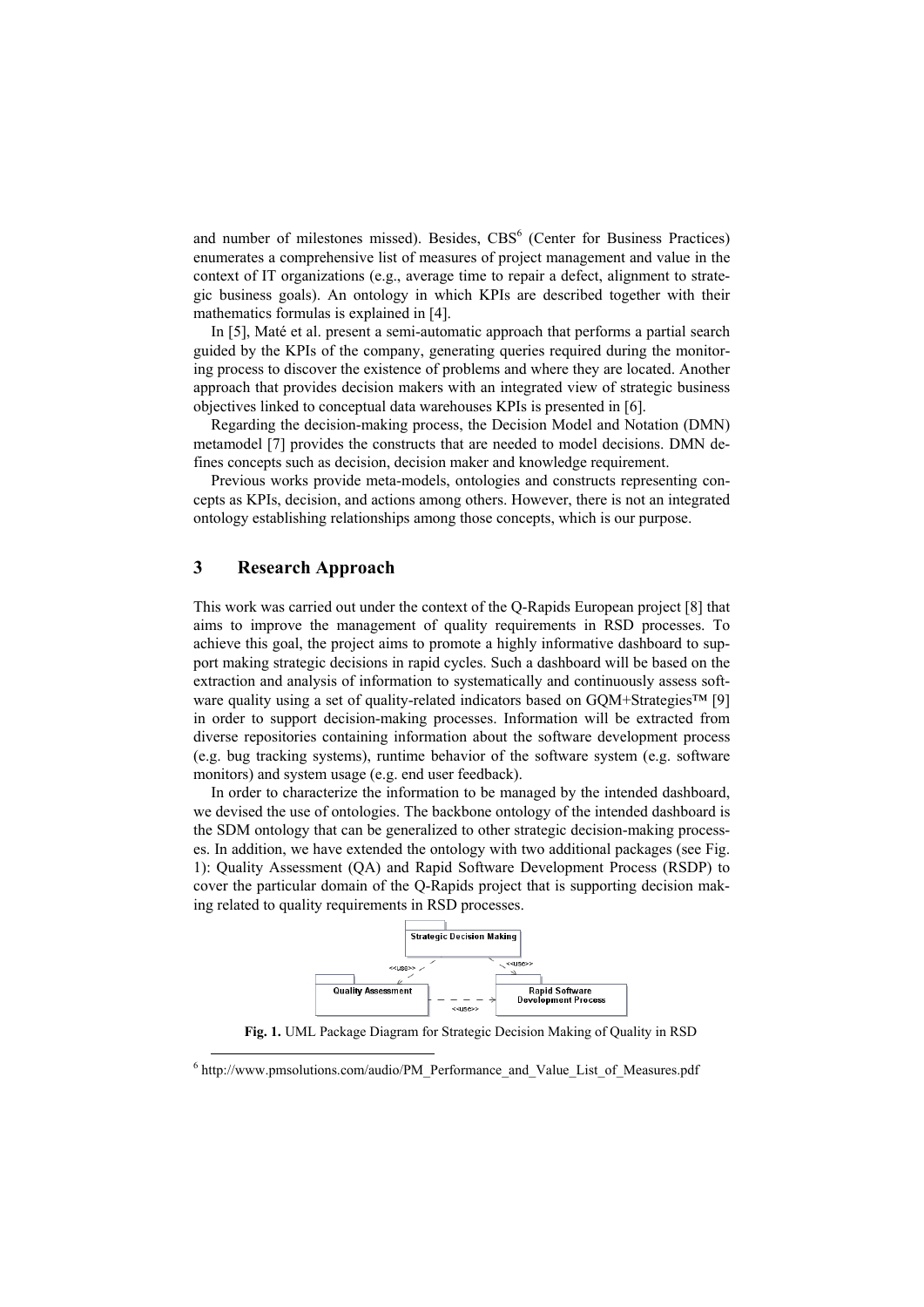The conceptualization of the ontologies has followed an iterative and incremental process based on the Methontology conceptualization phase [10]. The proposed ontologies have been empirically-grounded on the basis of the study of four Q-Rapids industrial partners from different European regions and sizes. Q-Rapids industrial partners provide use cases to collect empirical data needed to solidify the objectives of the project and to serve as basis to implement a validation plan. To gather this data, we conducted semi-structured interviews at the industrial partner's premises, in situ observations and accessed to some of their repositories and tools to analyze the data that could be exploited. The main activities performed to define the ontologies were:

- *Activity 1: Definition of the ontology structure:* Identification of the ontology packages to group concepts with related semantics and to provide a namespace for the grouped elements. We decided to create three different packages (see Fig. 1) in order to address and link three relevant problems.
- *Activity 2: Extraction of terms relevant for the ontology*: Identification and definition of terms including concepts, verbs, instances and properties related to the process of SDM, QA, and RSDP respectively. These terms were discovered and confirmed from the industrial partners' assessment.
- *Activity 3: Concept characteristics*: We defined the following characteristics for each concept: its attributes, associations with other concepts, generalizations in which the concept is involved and constraints, if any.

We focus on elaborating the SDM ontology and showing its particularization to the QA and RSDP for supporting the objective of Q-Rapids. Some works propose using UML for ontology definition and development [11]. We use UML packages to represent ontology structure and UML class diagrams for defining classes, attributes and the relationships between them.

# **4 Strategic Decision-Making Ontology**

#### **4.1 Definition of the Ontology Structure**

The purpose of the SDM ontology is to provide a common underlying language integrating the concepts to manage decisions and to handle strategic indicators and, consequently, it could be used as a basis for the construction of tools supporting strategic decision making. The SDM ontology is structured into two packages: Strategic Indicator and Decision. The former package groups all the concepts related to the strategic indicator concept whereas the latter package groups the concepts related to the decision concept. The <<use>> dependency between both packages defines that the Decision package can access concepts defined in the Strategic Indicator package. Fig. 2 shows the SDM structure as a UML package diagram.



**Fig. 2.** SDM structure as an UML package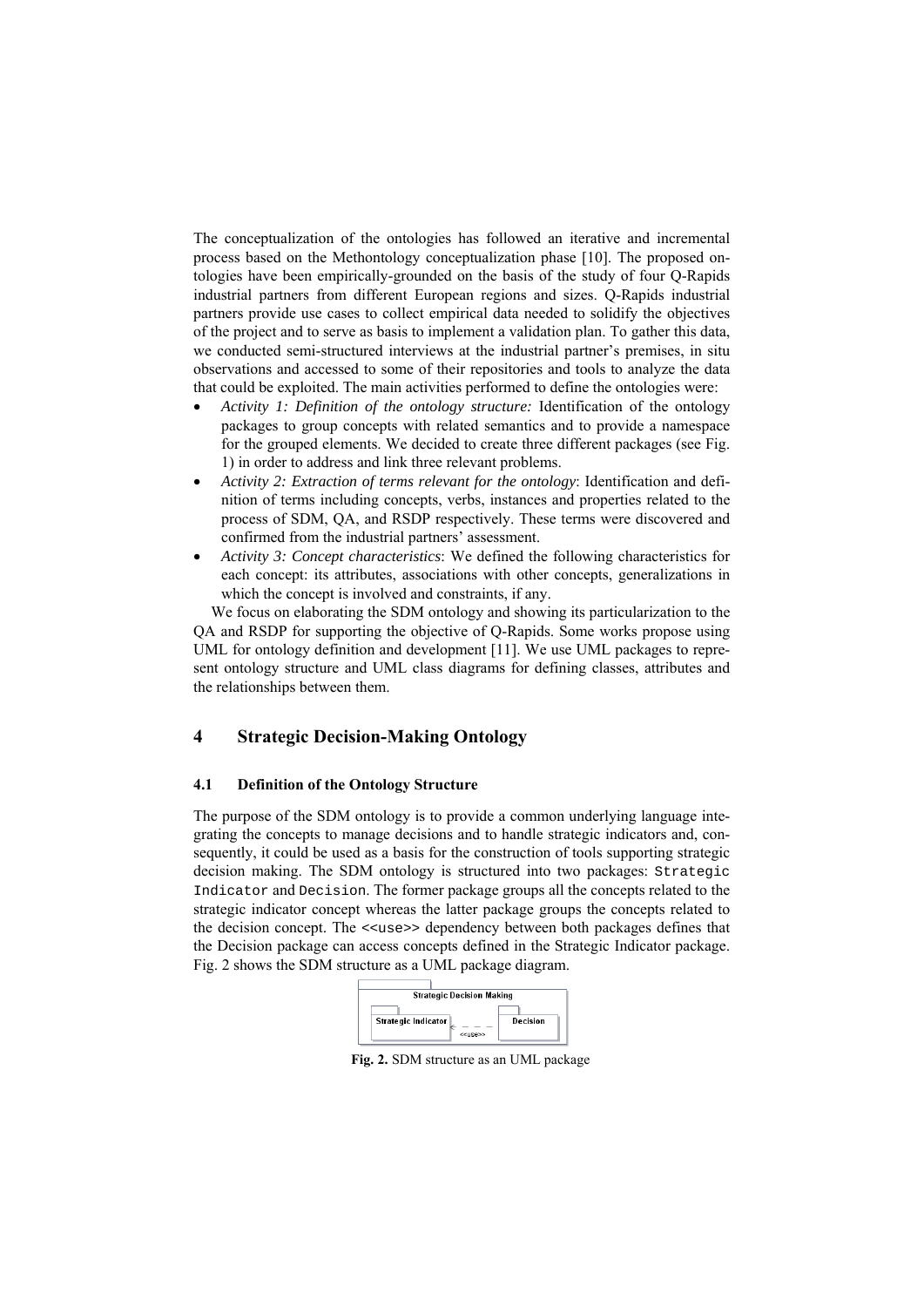#### **4.2 Extraction of Terms Relevant for the Ontology**

Table 1 and Table 2 show the relevant concepts for the SDM ontology, their definition and examples. We extracted those concepts from the following sources:

**Table 1.** Definition of terms for the Strategic Indicator package of the SDM ontology

| Concept                  | Definition                                                                                                    | Examples                                                         |
|--------------------------|---------------------------------------------------------------------------------------------------------------|------------------------------------------------------------------|
| Strategic<br>Indicator   | An aspect that a company considers relevant for Customer satisfaction, product<br>the decision-making process | quality, blocking                                                |
| Entity                   | Constituent part of a product and its environment<br>for which a strategic indicator could be defined         | Software product, feature                                        |
| Factor                   | Property of an entity (or part of it) that is related<br>to the product's quality                             | Maintainability, reliability                                     |
| <b>KPI</b>               | Metric that measures the degree of achievement of Percentage of user<br>a strategic indicator                 | stories<br>delivered as planned                                  |
| <b>KPI</b><br>Evaluation | Measurement of a KPI at a certain point of time                                                               | 40% user stories delivered on<br>time at the end of iteration 3. |
| Role                     | Position or purpose that someone has in an organ-<br>ization                                                  | Product manager, software<br>developer                           |

| Table 2. Definition of terms for the Decision package of the SDM ontology |  |  |  |  |
|---------------------------------------------------------------------------|--|--|--|--|
|---------------------------------------------------------------------------|--|--|--|--|

| Concept                | Definition                                                                                         | Examples                                                      |
|------------------------|----------------------------------------------------------------------------------------------------|---------------------------------------------------------------|
| Decision               | Determination arrived at after consideration                                                       | Hiring another developer                                      |
| Decision<br>Maker      | A person who makes decisions about a specific<br>factor                                            | Project manager                                               |
| Decision<br>Rule       | Rule encoding preferences of decision makers<br>(i.e., several decision alternatives or conflicts) | When a conflict arises, quality<br>levels will be prioritized |
| Constraint             | Condition or restriction that affects to a decision                                                | Developers cannot work in 2<br>activities the same day        |
| External<br>Constraint | Constraint representing conditions that are out of<br>the control of decision makers               | Project budget                                                |
| Internal<br>Constraint | Constraint that encodes conditions that may even-<br>tually influence decision making              | Developers cannot work in 2<br>activities the same day        |
| Action                 | Something done or performed                                                                        | Include a quality requirement<br>into the backlog             |

- The Q-Rapids description of action (the document containing the details of how the Q-Rapids project will be carried out). We reviewed this document to find the terms representing relevant concepts in the strategic decision making. For instance, one of the objectives of the Q-Rapids project is to provide quality-related strategic indicators to support decision makers in managing the development process from a quality-aware perspective. We extracted relevant concepts as Strategic Indicator and Decision Maker from this objective.
- The partners' analysis. As mentioned above, we elaborated and generalized the terms and concept characteristics of the ontologies from the Q-Rapids industrial partners. From the answers to the semi-structured interviews provided by Q-Rapids industrial partners, we confirmed and discovered relevant concepts. For example, one respondent declared "I am also a managing director, which means that I have a role in the upper level decision part of the company". We extracted from this answer relevant concepts as Role and Decision.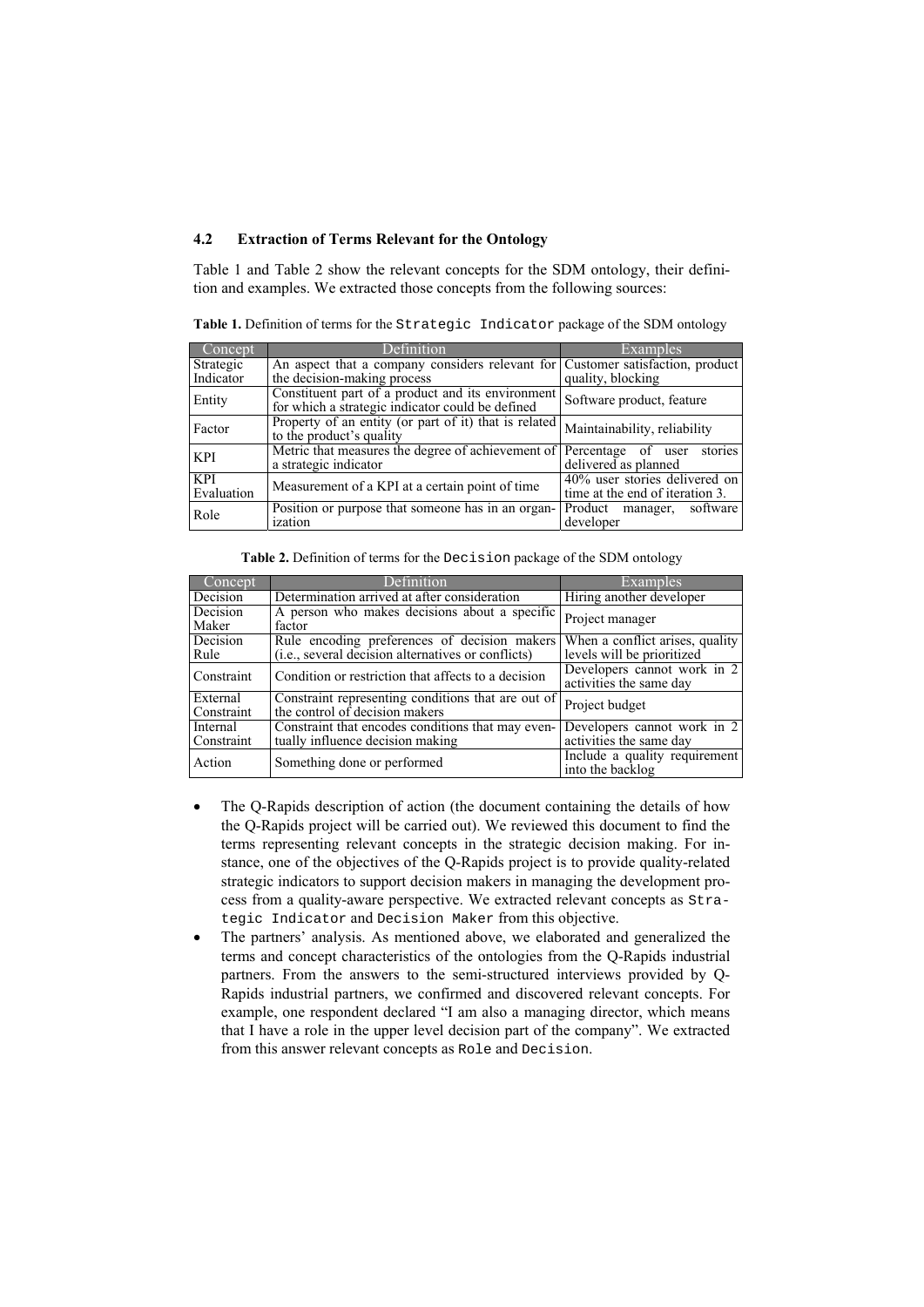Literature review. We reviewed the literature for identifying the concepts of strategic decision making relevant for decision makers. For example, in BSC [1], it is proposed to define KPIs to measure strategic indicators and actions that organizations should take to improve the values of their KPIs. We extracted from this reference relevant concepts as KPI and Action.

Other concepts were identified as the ontology construction process was progressing and were generalized to cover different scenarios from those of Q-Rapids.

### **4.3 Concept Characteristics**

This section presents the UML class diagrams for both packages of the SDM ontology. Each class diagram represents the concepts, their attributes, associations with other concepts, generalizations in which the concept is involved, and constraints. All this information was extracted from the same sources detailed in the previous section.

Fig. 3 shows the concepts related to the Strategic Indicator concept. A strategic indicator has a name (e.g. customer satisfaction), an optional description and may refine other strategic indicators forming a graph (e.g. customer satisfaction may be refined as time-to-market, product value and product quality). Strategic indicators are defined for an Entity by some Roles of the company (e.g. customer satisfaction may be defined for a specific software product by the product director) and followed by some Roles (e.g. customer satisfaction may be followed by sales employees). Moreover, a strategic indicator may be measured by a KPI (e.g. time-to market may be measured as the time it takes from defining a product to its delivery) and it is related to one or more factors (e.g. customer satisfaction may be related to usability Factor). Factors are properties of entities that may be measured. KPI Evaluations are assessed using metrics and evaluations associated to each strategic indicator factor at different time points for a specific KPI.



**Fig. 3.** UML class diagram for the Strategic Indicator package.

Fig. 4 shows the concepts related to Decision. A Decision has a description and a timestamp. Decisions are made by Decision makers (e.g., a project manager decides to hire another developer), may consider Decision rules (e.g., if the percent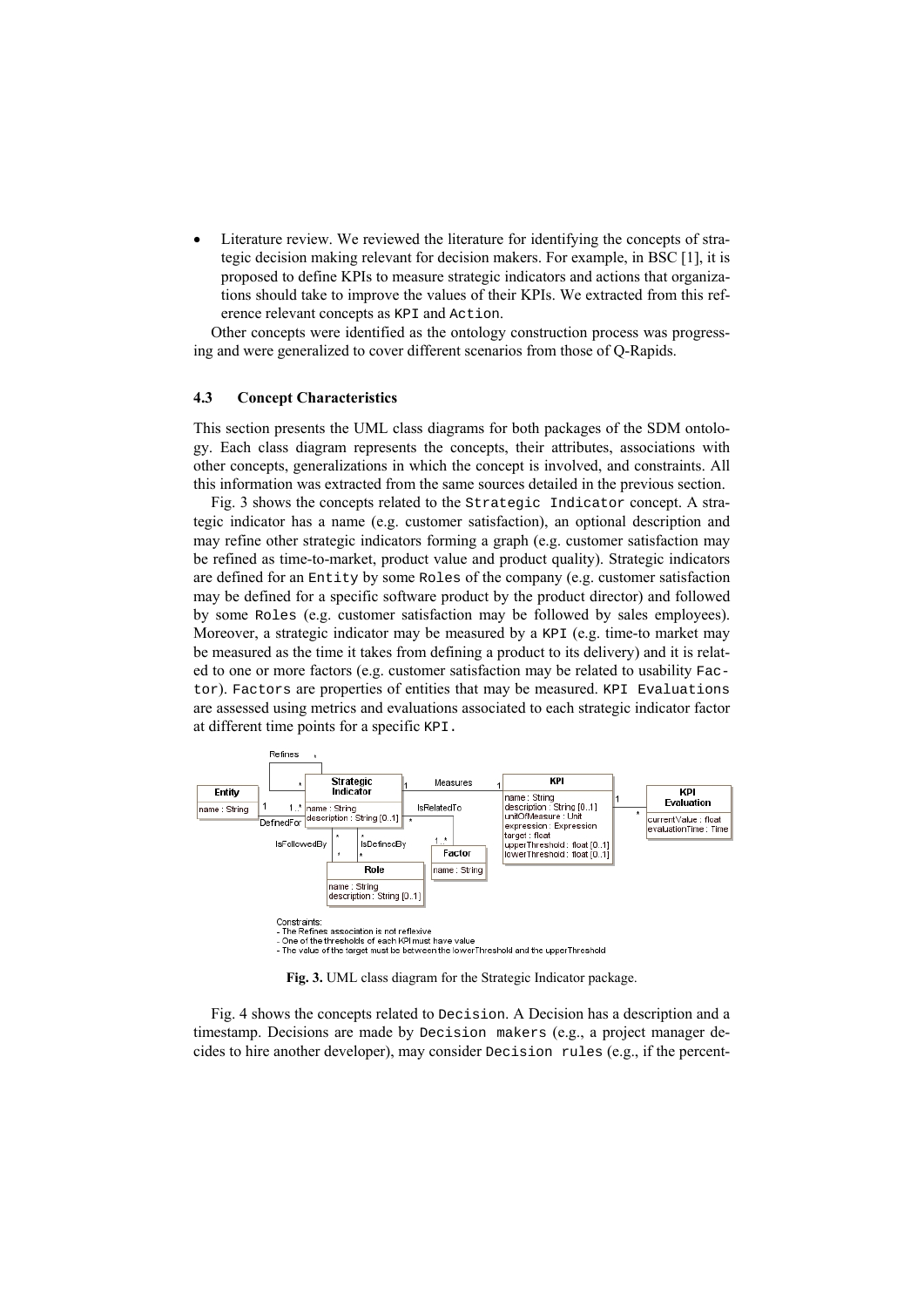age of delivered user stories on time is less than 40%, hiring new developers will be prioritized instead of other alternatives) and may be affected by either External or Internal Constraints (e.g., hiring new developers may be constrained by the project budget). A decision may involve one or more Actions (e.g. re-planning the project may involve moving out requirements from the backlog).



**Fig. 4.** UML class diagram for the Decision package

The SDM ontology was defined and it is being used in the context of the Q-Rapids project, but it is designed as general-purpose and therefore we argue that it may be used in other contexts, as for instance, to improve the productivity of a product chain.

# **5 Extending the SDM Ontology for the Case of Quality in RSD**

The SDM ontology package has been extended with QA and RSDP packages (shown in Fig. 1).

| Concept               | Definition                                                                                   | Examples                                         |
|-----------------------|----------------------------------------------------------------------------------------------|--------------------------------------------------|
| Factor                | Property of the software product (or part of it) that<br>is related to the product's quality | Productivity, Code quali-<br>ty, Reliability     |
| Process Factor        | Property of the software development process                                                 | Productivity                                     |
| <b>Product Factor</b> | Attributes of a software product (or part of it)                                             | Code quality                                     |
| <b>Quality Factor</b> | A property of the software product                                                           | Maintainability                                  |
| Data Source           | Contains information to calculate metrics related<br>to the software product or process      | Jenkins,<br>SonarOube,<br>issue tracking systems |
| Metric                | Provides a means to quantify factors that charac-<br>terize an entity                        | Lines of code, test cover-<br>age                |
| Entity                | Constituent part of a software product                                                       | Feature, product tests                           |
| Instrument            | Artifact used to determine the value of a measure,<br>either using some tool or manually     | SQALE plugin of So-<br>narQube, FindBugs         |
| Aggregation           | Function used to aggregate values of other Utility functions<br>measures                     |                                                  |

**Table 3.** Definition of concepts for the QA package

Specifically, the QA package includes the concepts related to the assessment of the level of software quality during development and runtime. The concepts defined in this package are coming from the Quamoco quality meta-model [12]. Table 3 shows an excerpt of the concepts defined in this package. Factor and Entity redefine the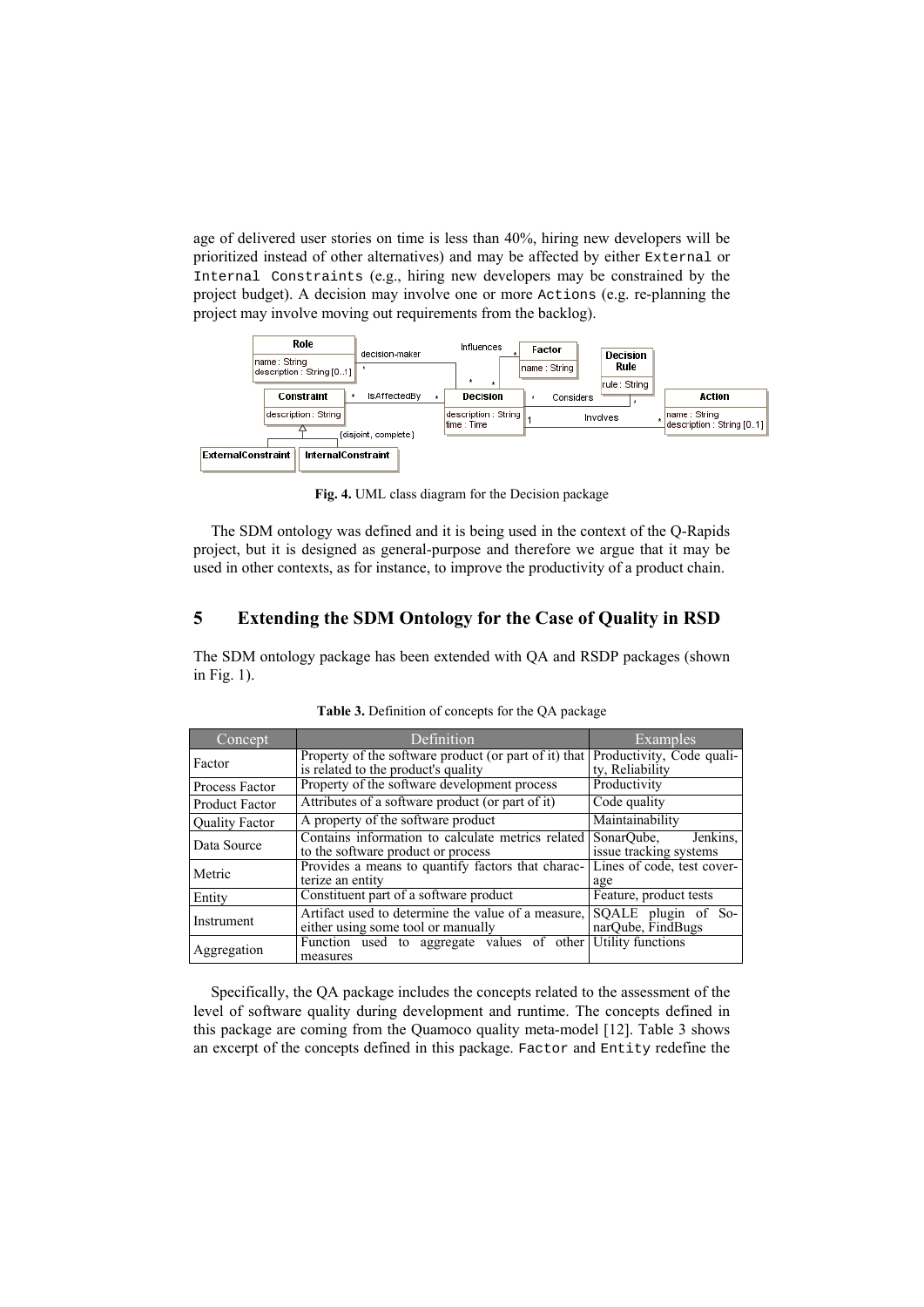same concepts of the SDM ontology. While they are referring to software products in QA, in the SDM ontology they are referring to any kind of products.

The RSDP package includes the concepts related to the development process focusing on the software life cycle integrating quality and functional requirements. The concepts defined in this package are based on the ISO standards for quality management and systems, and software lifecycle processes [13,14,15], as well as proposals for rapid development [16,17,18]. Table 4 shows an excerpt of the relevant concepts.

| Concept                          | Definition                                                                                                                                                      | Examples                                                                                                                                                           |
|----------------------------------|-----------------------------------------------------------------------------------------------------------------------------------------------------------------|--------------------------------------------------------------------------------------------------------------------------------------------------------------------|
| Role                             | Position or purpose that someone has in<br>an organization                                                                                                      | Product Owner                                                                                                                                                      |
| Feature                          | Functional or non-functional distinguish-<br>ing characteristic of a system                                                                                     | Apply standard theme from mail<br>theme catalogue                                                                                                                  |
| Process                          | A set of interrelated or interacting activi-<br>ties which transforms inputs into outputs                                                                       | Requirements elicitation, feature<br>development and testing                                                                                                       |
| Quality<br>Requirement           | Specify how well the system performs its<br>intended functions                                                                                                  | Performance, maintainability                                                                                                                                       |
| Rapid<br>Software<br>Development | Step from agile software development<br>that focuses on organizational capability<br>to develop, release, and learn from soft-<br>ware in rapid parallel cycles | Continuous delivery                                                                                                                                                |
| Release                          | Describes an increment into complete<br>software product valuable to customers                                                                                  | Versions (e.g. Version $1.\overline{0}$ regis-<br>tration and login management)                                                                                    |
| Sprint                           | Short time frame, in which a set of soft-<br>ware features is developed, leading to a<br>working product                                                        | One week sprint                                                                                                                                                    |
| Project<br>Backlog               | The user stories the team has identified<br>for implementation                                                                                                  | Collection of user stories                                                                                                                                         |
| User story                       | Simple narrative illustrating the user<br>goals that a software function will satisfy                                                                           | As $a \leq tester$ , I want to $\leq$ apply<br>the first prototype standard desk-<br>top theme> so that I can <provide<br>feedback on the concept&gt;</provide<br> |

**Table 4.** Definition of concepts for the RSD package

Based on the study of each industrial partner of the Q-Rapids project, we gathered substantial data about situations that lead them to make relevant decisions. Among these situations, in this paper, we discuss those situations that negatively influence the progress of software development processes and lead to relevant strategic decisionmaking points in RSD. These situations were referred as "blocking" situations. Reporting these situations in a strategic decision making dashboard may help decision makers to make decisions to correct those situations. In this section, we provide some insights on the use of the SDM ontology extended with the QA and RSDP packages to support the definition of blocking situations.

Blocking was defined as an SDM::Strategic Indicator. As blocking situations have detected to be relevant mainly at the level of a feature, this strategic indicator was related to the feature as an entity SDM::Entity:Feature. Based on the information gathered from different participants that played diverse roles in the software development processes, we identified several factors related to the blocking strategic indicator. For reasons of space, we will elaborate just one of these identified factors, namely testing status (i.e., QA::ProductFactor:TestingStatus).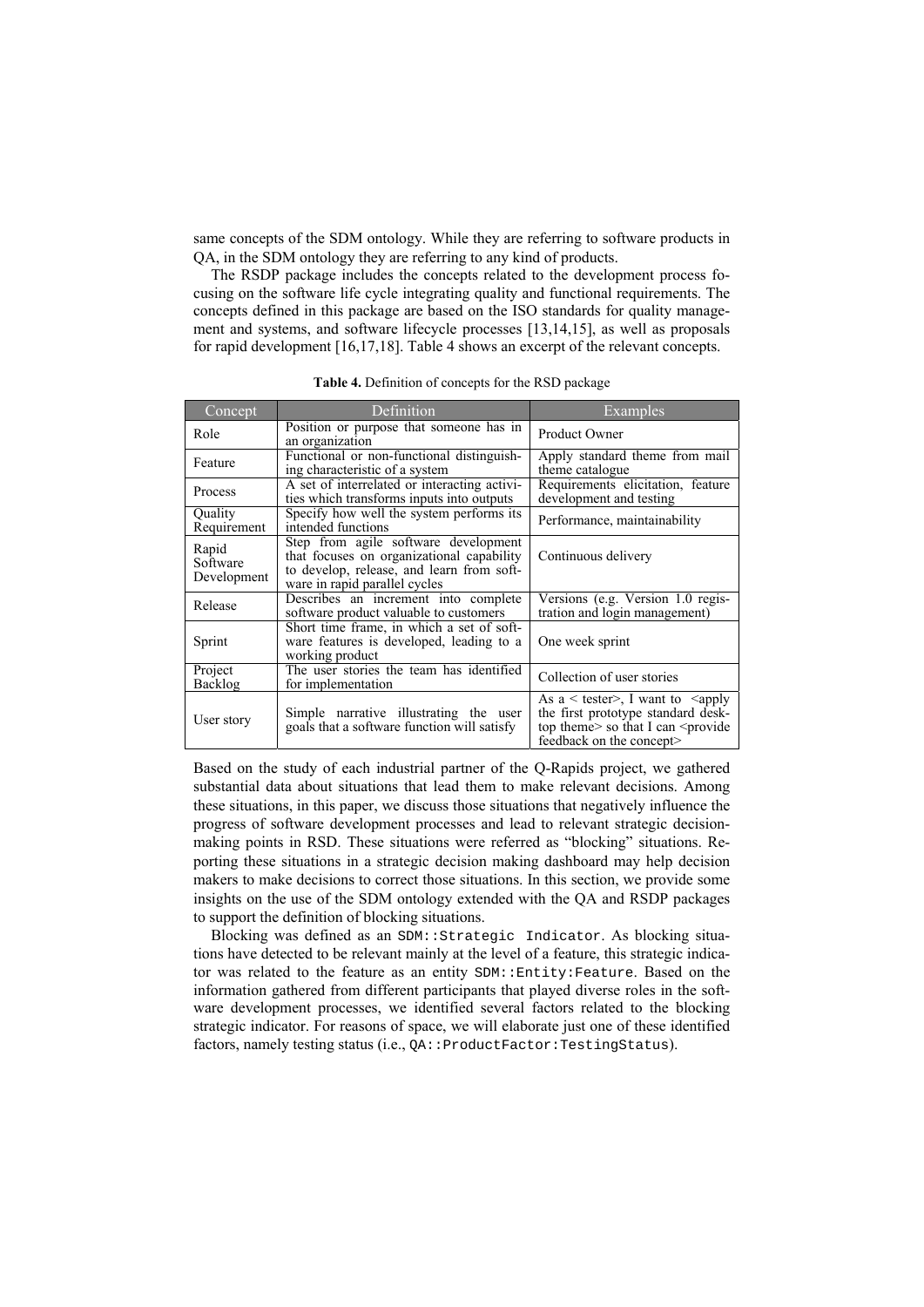We elicited the definition of the testing status factor based on the information provided by some roles. The testing status factor was mentioned among others by test managers as a situation that affects the blocking strategic indicator. For instance, negative integration testing results might block the release of a feature. Therefore, using the RSDP package we instantiated RSD:Role:TestManager.

Testing status was quantified using different metrics, for example: QA::Metric:TestCoverage and QA::Metric:NumberOfTestsDone. To gather information for such metrics, different modules from continuous integration tools (e.g., Jenkins) or continuous code quality tools (e.g. SonarQube) were used. Therefore, we defined QA::DataSource:SonarQube as the data source containing the information to calculate the first metric and  $QA::DataSource:Jenkins$  for the second one.

The degree of achievement of the blocking strategic indicator would be defined as an aggregation of values coming from the diverse factors that defines it. Hence, once these aggregations (e.g., AG1, …, AGn) have been defined, the corresponding SDM:KPI:BlockingKPI can be defined as well. Furthermore, decisions related to blocking can be taken by diverse roles as, for instance, a product manager that given a blocking situation raised by testing status issues on a specific feature, decides DC1: "to postpone the feature to the next release after agreeing that with the corresponding client". Such decision is based on an existing decision rule, DR1: "if the entity causing the testing status issue does not have a high impact on the final product, then it could be postponed to future releases" respecting the internal constraint IC1:"Entity releases must be 100% agreed with the client". So, SDM::Role:ProductManager, SDM::Constraint:InternalConstraint:IC1, SDM::Decision:DC1, and SDM::DecisionRule:DR1 are instances of the SDM ontology.

# **6 Conclusions**

Organizations make decisions every single day to follow their strategies and to achieve their goals. This paper has presented the SDM ontology to support different strategic decision making processes and extended the ontology to cover the context of managing quality in RSD projects.

As a future work, we are planning to refine the SDM ontology extending it with new concepts to track the reasons of the decisions, to manage the prediction of violations of the strategic indicators and to explore corrective actions in the solution space through what-if-analysis. Moreover, we are going to evaluate the SDM ontology in the context of Q-Rapids industrial partners.

#### **Acknowledgments**

This work is a result of the Q-Rapids project, which has received funding from the European Union's Horizon 2020 research and innovation program under grant agreement N° 732253. We thank to Q-Rapids industrial partners for participating in our empirical studies to develop the presented ontologies.